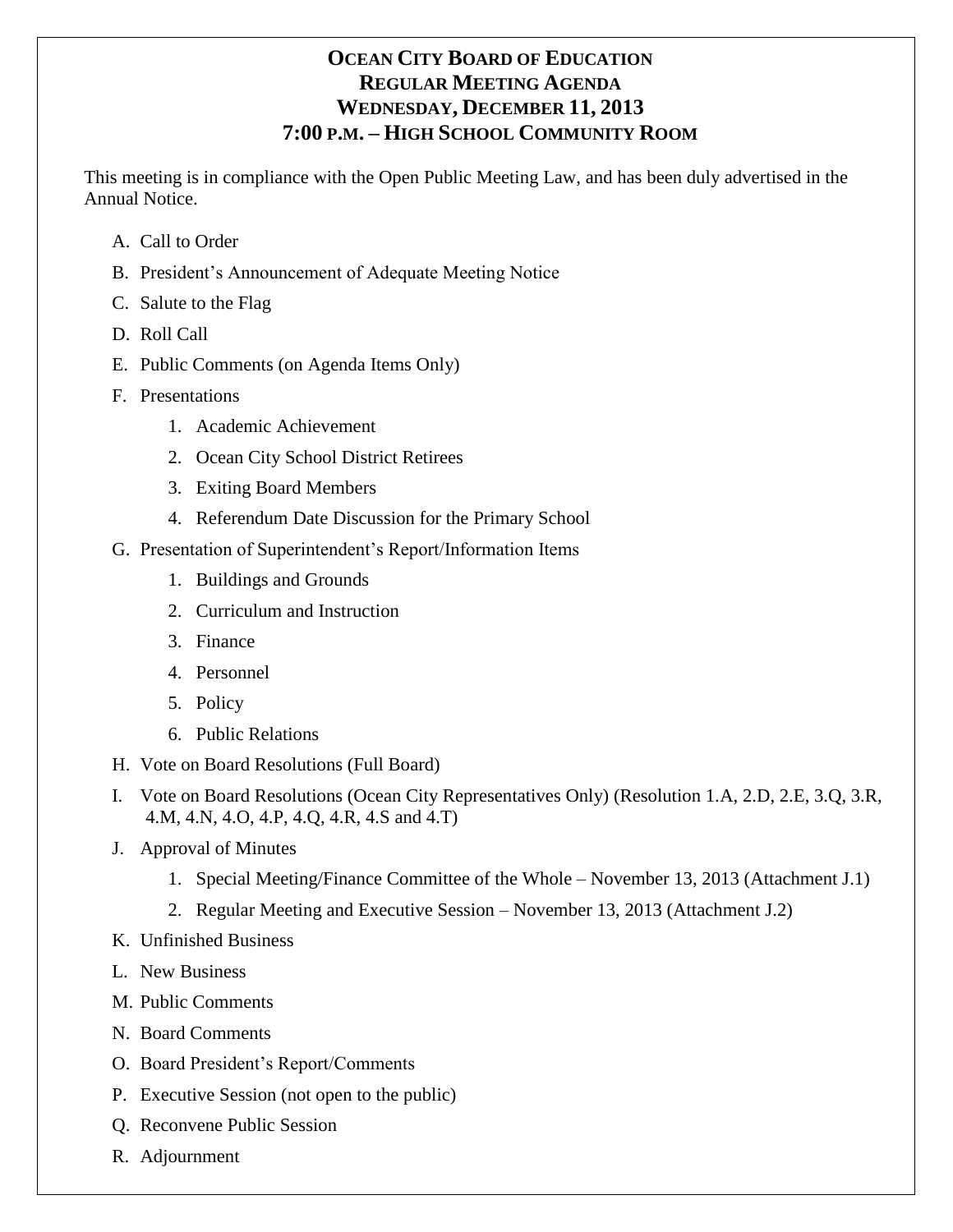### **OFFICE OF THE**

### **SUPERINTENDENT OF SCHOOLS**

**TO:** Ocean City Board of Education **FROM: Dr. Kathleen Taylor, Superintendent of Schools RE:** December 11, 2013 Regular Board Meeting

**MOTION:** Based on the recommendation of the Superintendent of Schools, the following resolutions are presented for formal approval by the Board of Education.

### **1. Buildings and Grounds**

### A. Use of Facilities **(Ocean City Representatives Only)**

The Board approves the following requests for the use of the High School, Intermediate School and Primary School:

### **High School**

| <b>Requested By:</b> | City of Ocean City/OC Theatre Company                                  |  |  |  |
|----------------------|------------------------------------------------------------------------|--|--|--|
| Use:                 | Rehearsals and Show: Guys and Dolls                                    |  |  |  |
| Date/Times:          | June 23, 2014-July 3, 2014* (Mon-Sat), 9:00AM-10:00PM                  |  |  |  |
|                      | July 5, 2014 (Sat), 10:00AM-6:00PM, July 7, 2014 (Mon), 1:00PM-10:30PM |  |  |  |
|                      | July 8, 2014 (Tues), 7:30PM-10:30PM - shows                            |  |  |  |
|                      | July 9, 2014 (Wed), 2:00PM-5:00PM and 7:30PM-10:30PM - shows           |  |  |  |
|                      | July 10, 2014 (Thurs), 7:30PM-10:30PM show                             |  |  |  |
|                      | *not available June 27 and 28                                          |  |  |  |
| Rooms:               | Cafeteria, Classrooms F105, F107, G110 and Auditorium                  |  |  |  |
| Fee:                 | No charge                                                              |  |  |  |
| Requested By:        | City of Ocean City/OC Theatre Company                                  |  |  |  |
| Use:                 | <b>Theatre Camp</b>                                                    |  |  |  |
| Dates/Times:         | July 7, 2014-July 18, 2014 (Mon-Fri), 8:30AM-12:30PM                   |  |  |  |
|                      | July 18, 2014 (Fri), 7:00PM - show                                     |  |  |  |
| Rooms:               | Cafeteria and Auditorium                                               |  |  |  |
| Fee:                 | No charge                                                              |  |  |  |
| Requested By:        | City of Ocean City/OC Theatre Company                                  |  |  |  |
| Use:                 | Dance Week                                                             |  |  |  |
| Dates/Times:         | July 28-August 1, 2014 (Mon-Fri), 9:00AM-11:00AM                       |  |  |  |
| Room:                | Cafeteria                                                              |  |  |  |
| Fee:                 | No charge                                                              |  |  |  |
|                      |                                                                        |  |  |  |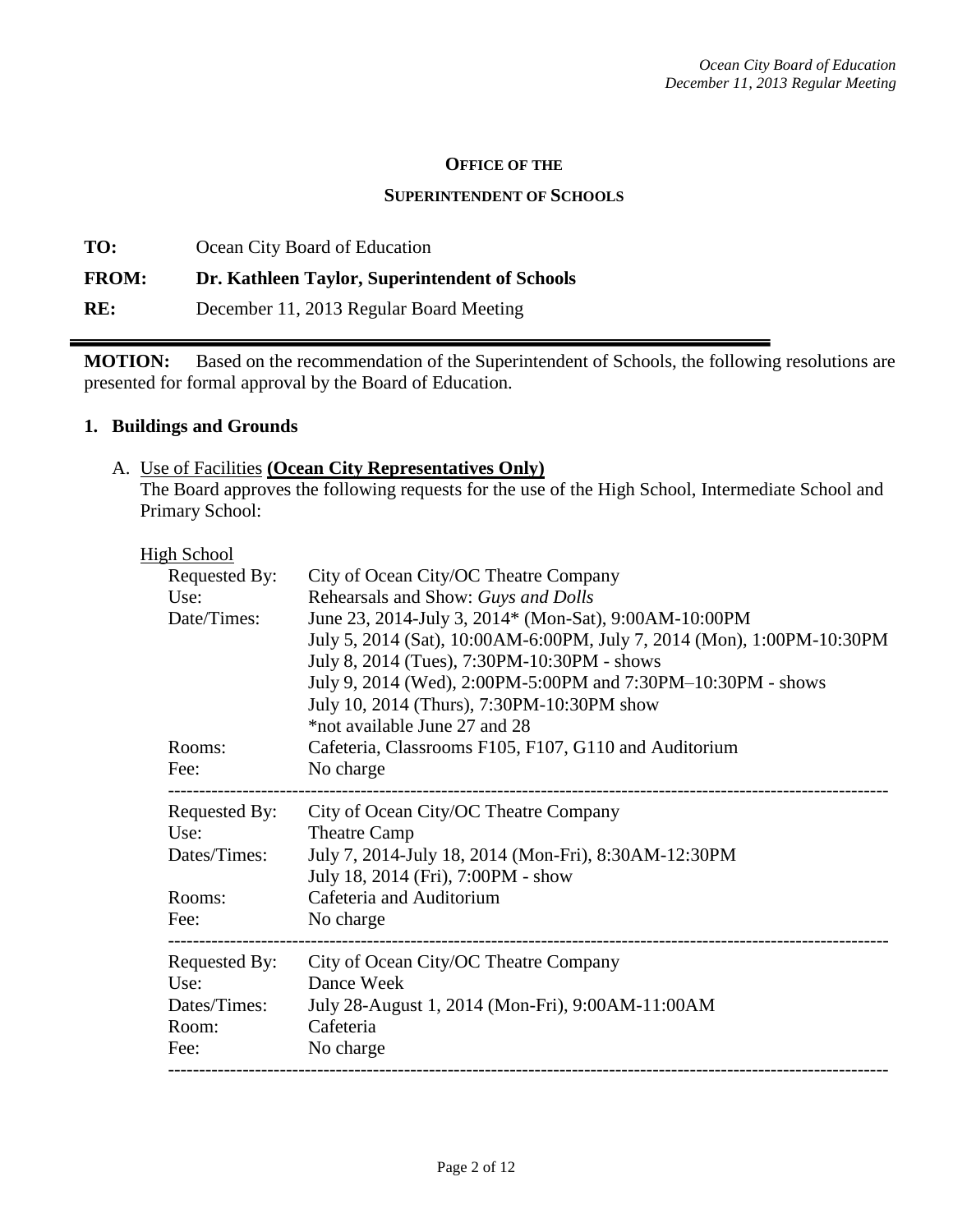| Requested By:<br>Use:<br>Dates/Times:<br>Rooms:<br>Fee: | City of Ocean City/OC Theatre Company<br>Rehearsals and Show: Family Show<br>July 28, 2014-August 8, 2014 (Mon-Fri), 9:00AM-10:00PM<br>August 2 and 9, 2014 (Sat), 9:00AM-5:00PM<br>August 11, 2014 (Mon), 9:00AM-11:00PM<br>August 12-15, 2014 (Tues-Fri), 7:30PM-11:00PM – shows<br>August 16, 2014 (Sat), 10:00AM-1:00PM - load out<br>Cafeteria, Classrooms F105, F107, G110 and Auditorium<br>No charge |
|---------------------------------------------------------|--------------------------------------------------------------------------------------------------------------------------------------------------------------------------------------------------------------------------------------------------------------------------------------------------------------------------------------------------------------------------------------------------------------|
| <b>Intermediate School</b>                              |                                                                                                                                                                                                                                                                                                                                                                                                              |
| Requested By:<br>Use:                                   | City of Ocean City/OC Fishing Club<br><b>Regional Meeting</b>                                                                                                                                                                                                                                                                                                                                                |
| Date/Times:                                             | March 15, 2014 (Sat), 7:00AM-3:00PM                                                                                                                                                                                                                                                                                                                                                                          |
| Rooms:                                                  | Multi-Purpose Room/Cafeteria                                                                                                                                                                                                                                                                                                                                                                                 |
| Fee:                                                    | No charge                                                                                                                                                                                                                                                                                                                                                                                                    |
| Requested By:                                           | City of Ocean City/Miss NJ Education Foundation                                                                                                                                                                                                                                                                                                                                                              |
| Use:<br>Dates/Times:                                    | <b>Miss NJ Orientation</b>                                                                                                                                                                                                                                                                                                                                                                                   |
|                                                         | April 25, 2014 (Fri), 5:00PM-9:00PM – set up<br>April 26, 2014 (Sat), 7:30AM-3:00PM                                                                                                                                                                                                                                                                                                                          |
| Rooms:                                                  | Multi-Purpose Room/Cafeteria and Kitchen                                                                                                                                                                                                                                                                                                                                                                     |
| Fee:                                                    | No charge                                                                                                                                                                                                                                                                                                                                                                                                    |
| Requested By:                                           | City of Ocean City/OC Fishing Club                                                                                                                                                                                                                                                                                                                                                                           |
| Use:                                                    | <b>Fishing Tournament Headquarters</b>                                                                                                                                                                                                                                                                                                                                                                       |
| Dates/Times:                                            | October 17, 2014 (Fri), 5:00PM-7:00PM – set up                                                                                                                                                                                                                                                                                                                                                               |
| Rooms:                                                  | October 18, 2014 (Sat), 4:00AM-3:00PM<br>Multi-Purpose Room/Cafeteria and Kitchen                                                                                                                                                                                                                                                                                                                            |
| Fee:                                                    | No charge                                                                                                                                                                                                                                                                                                                                                                                                    |
| <b>Primary School</b>                                   |                                                                                                                                                                                                                                                                                                                                                                                                              |
| Requested By:                                           | Ocean City PBA                                                                                                                                                                                                                                                                                                                                                                                               |
| Use:                                                    | Santa Visit/Christmas Party                                                                                                                                                                                                                                                                                                                                                                                  |
| Dates/Times:                                            | December 18, 2013 (Wed), 3:30PM-4:30PM – set up                                                                                                                                                                                                                                                                                                                                                              |
|                                                         | December 19, 2013 (Thurs), 9:00AM-2:00PM - Santa visit<br>December 19, 2013 (Thurs), $5:00PM - 8:00PM -$ party                                                                                                                                                                                                                                                                                               |
| Rooms:                                                  | Multi-Purpose Room/Cafeteria and Kitchen                                                                                                                                                                                                                                                                                                                                                                     |
| Fee:                                                    | No charge                                                                                                                                                                                                                                                                                                                                                                                                    |
| <b>Informational Items</b>                              |                                                                                                                                                                                                                                                                                                                                                                                                              |
| Fire Drills                                             |                                                                                                                                                                                                                                                                                                                                                                                                              |
| Ocean City High School                                  | November 6, 2013                                                                                                                                                                                                                                                                                                                                                                                             |
|                                                         | Ocean City Intermediate School November 20, 2013                                                                                                                                                                                                                                                                                                                                                             |

Ocean City Primary School November 13, 2013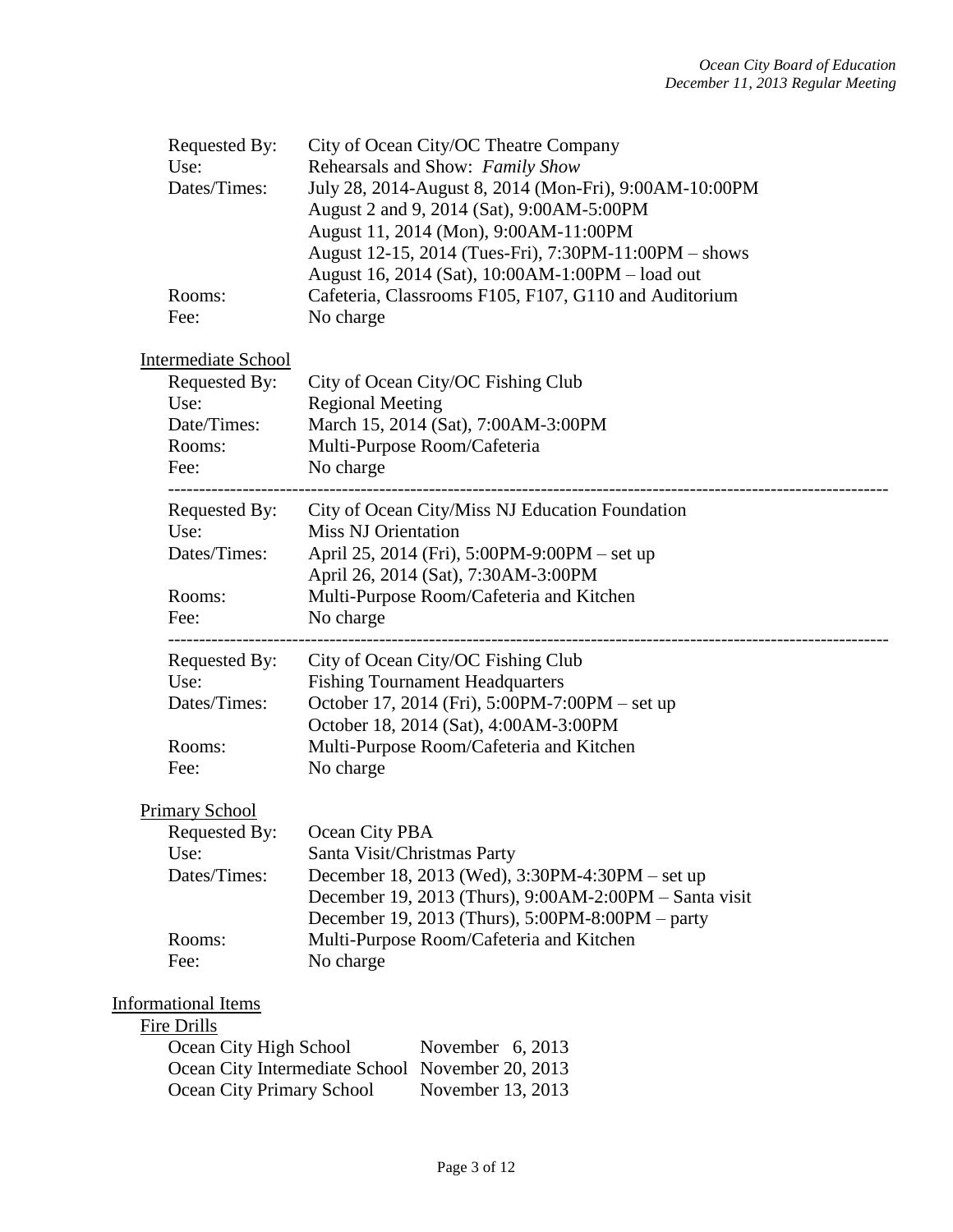| <b>Security Drills</b>                           |                    |
|--------------------------------------------------|--------------------|
| Ocean City High School                           | November $6, 2013$ |
| Ocean City Intermediate School November 27, 2013 |                    |
| <b>Ocean City Primary School</b>                 | November 15, 2013  |

- Discussion
- Buildings and Grounds Committee Report Mr. Oves, Chairperson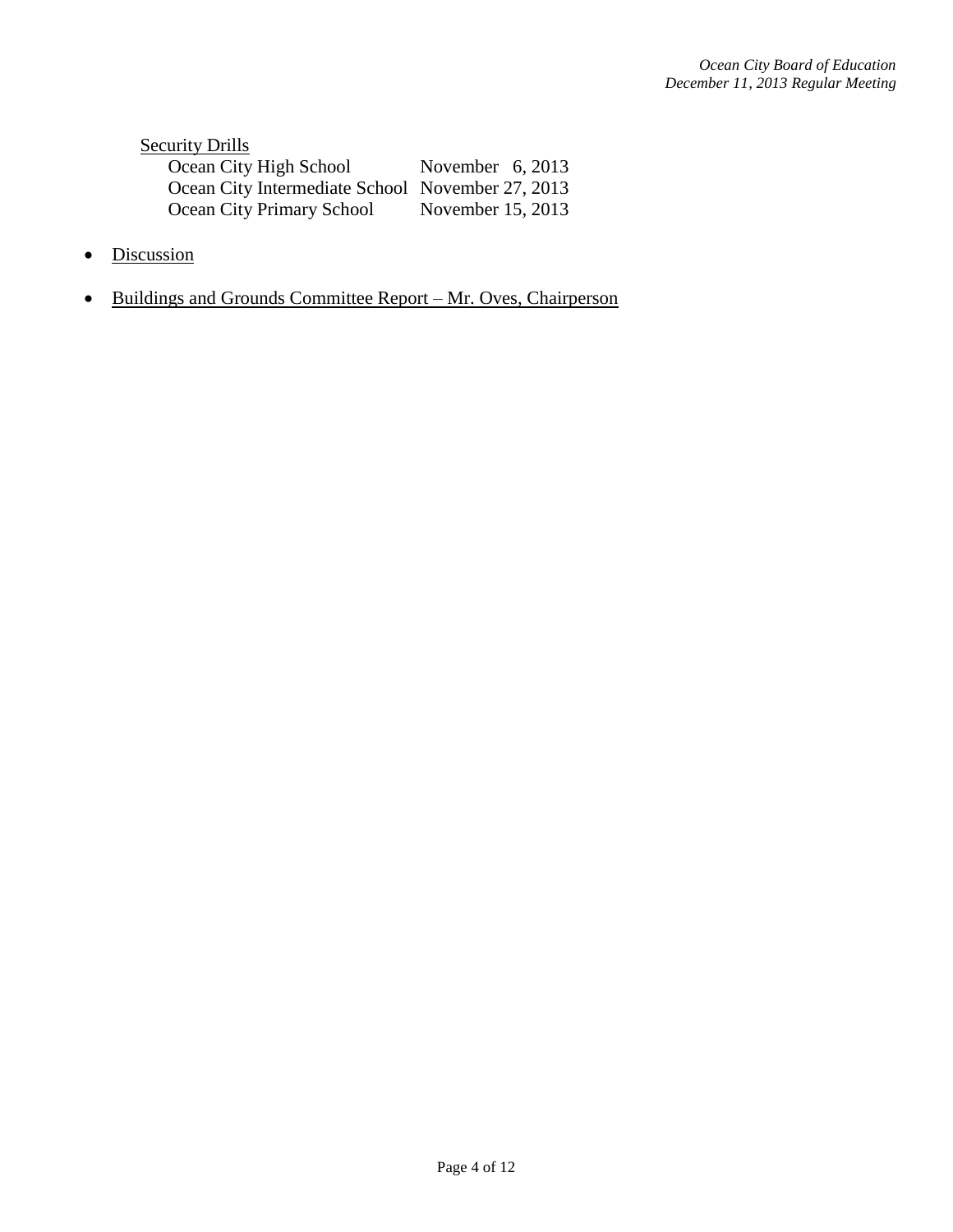## **2. Curriculum and Instruction**

### A. Out of District Placement

The Board approves the following out-of-district placement for the 2013-14 school year:

|                | <b>Number</b> | School   | Tuition  |
|----------------|---------------|----------|----------|
| Placement      | of Students   | District | Cost     |
| <b>CMCSSSD</b> |               | OC       | \$38,500 |

### B. Additional Aides for Out of District Placements

The Board approves the following additional aides for out-of-district placements for the 2013-14 school year. The student out of district placements have already been Board approved.

|                | Number      | School     | Aide     |
|----------------|-------------|------------|----------|
| Placement      | of Students | District   | Cost     |
| <b>CMCSSSD</b> |             | <b>SIC</b> | \$16,700 |
| <b>CMCSSSD</b> |             | SIC        | \$16,700 |

C. High School Field Trip Request (Attachment #2.C) The Board approves the attached High School Field Trip list.

D. Intermediate School Field Trip Request (Attachment #2.D) **(Ocean City Representatives Only)** The Board approves the attached Intermediate School Field Trip list.

### E. Research Projects by Staff Members **(Ocean City Representatives Only)**

The Board approves three (3) Intermediate School graduate program research projects that will involve students as part of the research. These requests are being made in accordance with Board Policy #3245, Research Projects by Staff Members. The three (3) requests are:

- The study will be conducted to see how "tiered instruction" can affect academic achievement.
- The study will be conducted to focus on the effectiveness and the impact of playing music in the classroom and its effect on student achievement.
- The project will be conducted to focus on the effectiveness of integrating digital tools in a particular class in order to facilitate the improvement of reading comprehension skills.

### Informational Item (Attachments)

Out-of-School Suspension Reports for November 2013. Harassment, Intimidation and Bullying investigation report.

- Discussion
- Curriculum and Student Affairs Committee Report Mr. Bauer, Chairperson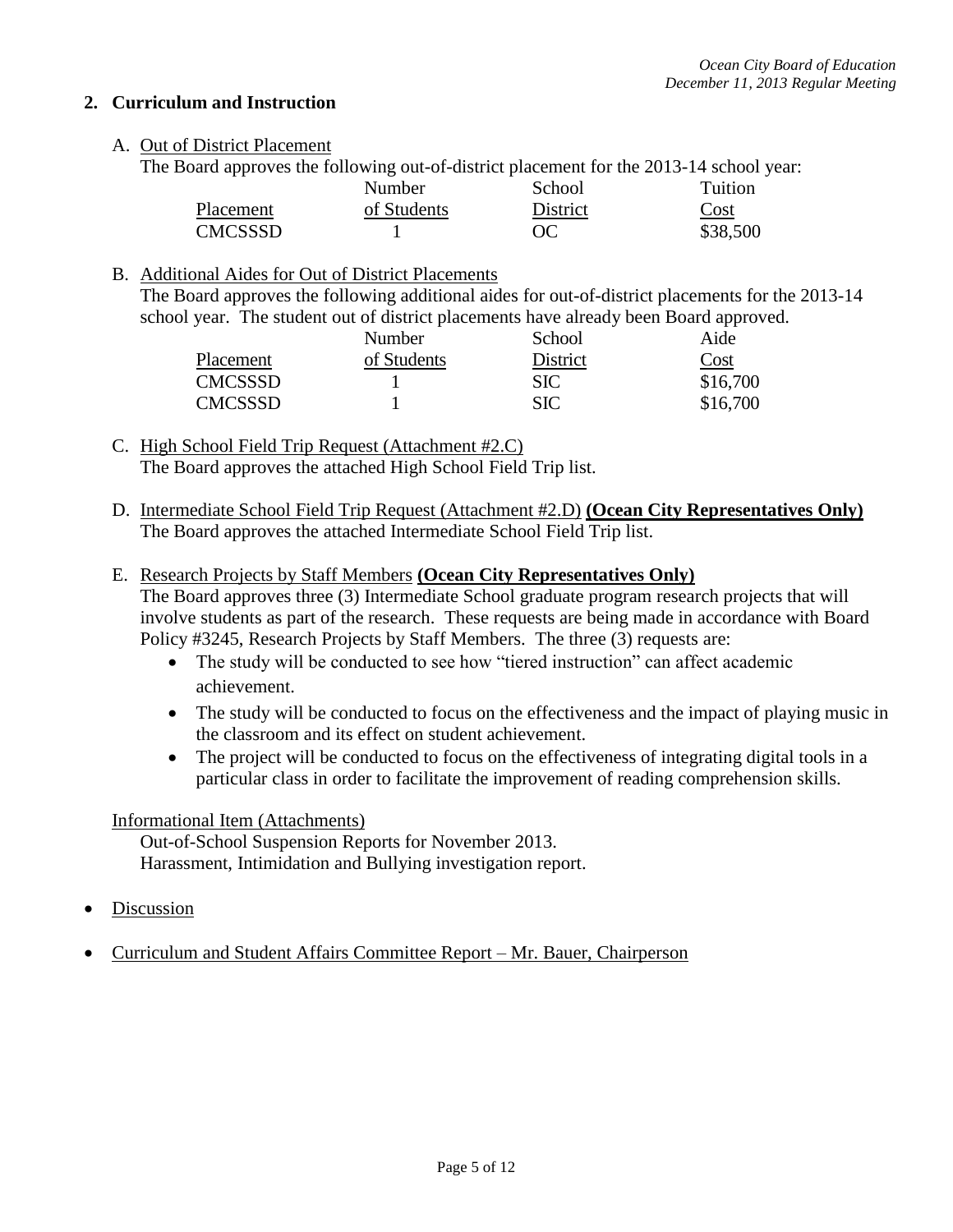## **3. Finance**

- A. Bill List (Attachment #3.A) The Board approves payment of bills for December 2013 in the amount of \$3,533,446.05.
- B. Secretary and Treasurer Reports (Attachment #3.B) The Board approves the Board Secretary's Monthly Financial Report and the Treasurer of School Funds' Reports for October 2013.
- C. Line Item Transfers (Attachment #3.C) The Board approves the revenue and appropriation transfers for October 2013. The Board also acknowledges receipt of the State of NJ mandated transfer reconciliation form for October 2013.
- D. Travel & Expense Reimbursement (Attachment #3.D) The Board approves the December 2013 list of Board of Education Members and School District Staff travel and related expense reimbursements.
- E. Food Service Report (Attachment #3.E) The Board accepts the Food Service Program Monthly Report for October 2013.
- F. 2012-13 Annual School District Audit (Attachment #3.F)

After reviewing and discussing the annual School District Audit with the auditor, the Board accepts the Comprehensive Annual Financial Report (CAFR) and the Auditor's Management Report on Administrative Findings – Financial, Compliance and Performance for the 2012-13 school year as prepared by Ford Scott and Associates, LLC.

There are no findings of non-compliance.

G. Pool Contract (Attachment #3.G)

The Board approves the contract with the City of Ocean City for the use of the Ocean City Aquatic Center pool effective September 9, 2013 through June 12, 2014 in the amount of \$17,200.

- H. Revised Uniform Shared Service and Consolidation Agreement The Board approves the revised agreement with Thomas Grossi to perform the services of Business Administrator/Board Secretary for Sea Isle City School District from November 1, 2013 through December 31, 2013 at a total cost of \$1,668.
- I. Resolution Appointing Pasquale Yacovelli, Business Administrator, as the Qualified Purchasing Agent (Attachment #3.I) The Board approves the resolution appointing Pasquale Yacovelli, Business Administrator as the Ocean City Board of Education Qualified Purchasing Agent December 16, 2013 through June 30, 2014.
- J. Resolution for Special School Election (Attachment #3.J) The Board authorizes a special school election to be held on (either March 11, 2014 or September 30, 2014 - date to be determined and voted on at tonight's meeting) to request that voters of the Ocean City School District authorize the issuance of bonds to finance Primary School renovations.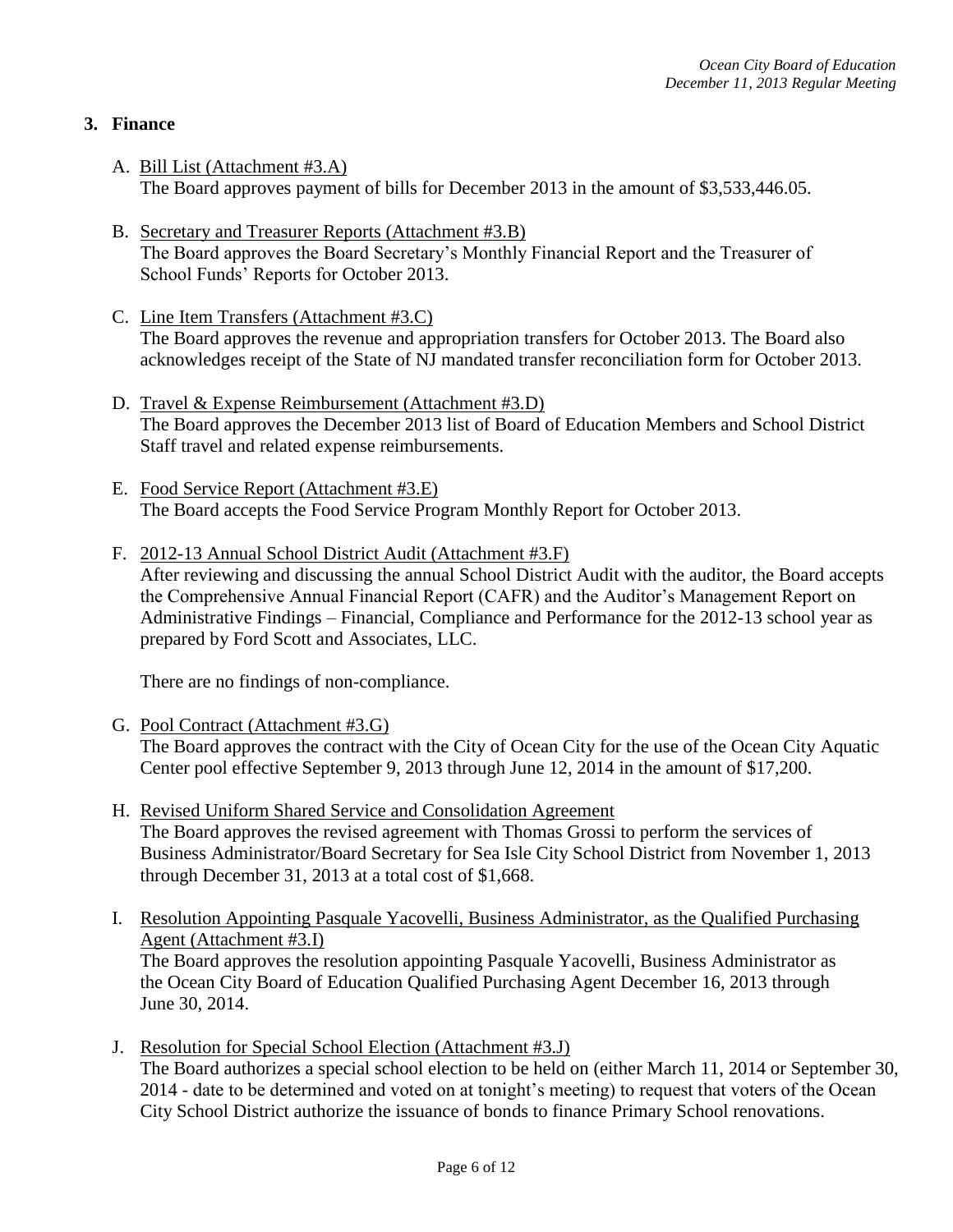## K. Joint Transportation Agreements

The Board approves the 2013-14 Joint Transportation Agreements with the Upper Township Board of Education (host district) for transportation of Ocean City (joiner) students as follows:

|                   |         |                    |                          | <b>Host</b>     | Joiner   |             |
|-------------------|---------|--------------------|--------------------------|-----------------|----------|-------------|
| <b>Start Date</b> |         | End Date Route No. | <b>Destination</b>       | <b>Students</b> | Students | Joiner Cost |
| 7/1/13            | 8/1/13  | ACSSML             | <b>ACSSSD</b>            |                 |          | \$3,312.00  |
| 9/1/13            | 6/30/14 | <b>OCAD</b>        | <b>OCHS</b>              | 3               |          | \$12,600.00 |
| 9/1/13            | 6/30/14 |                    | YALCSTNF Yale Northfield | $\mathcal{R}$   |          | \$13,554.00 |
| 9/1/13            | 6/30/14 |                    | YALEVHLS Yale Voorhees   |                 |          | \$42,553.17 |

### L. Agreement to Deliver Food Service Commodities (Attachment #3.L)

The Board approves the attached agreement with Paul's Commodity Hauling to deliver food service commodities effective January 1, 2014 – June 30, 2014. This contract is made necessary because Cape May County will no longer provide this service at no cost to school districts.

M. Memorandum of Understanding (Attachment #3.M)

The Board approves the attached Memorandum of Understanding (MOU) with the State of New Jersey. This MOU is required step in the payment process for claims that the School District has filed with FEMA.

N. Student Residency Investigator\*

The Board approves DiJoseph Investigations, LLC as Student Residency Investigator at the hourly Rate of \$75, January 1, 2014 through June 30, 2014 on an as needed basis.

O. Designation of Communication Coordinator\*

The Board approves a professional services contract with Galetto Consulting Services LLC to serve as Communication Coordinator at an amount not to exceed \$15,000 January 1, 2014 through June 30, 2014.

### P. Donations (Attachment #4.P)

The Board accepts grant donations totaling \$2,700 as per the attached from the Ocean City High School Parent Teacher Organization to the High School for reimbursement of expenses for extraeducational activities.

### Q. Donations **(Ocean City Representatives Only)**

The Board accepts the following donations from the Ocean City PTA: Wizcom Quick Link Pen Handheld Scanner for Intermediate School \$293.00 Flat Screen Television for Intermediate School valued at: \$599.00 Two Rectangular Tables for Smart Board Lessons for Primary School \$618.70

### R. Donation **(Ocean City Representatives Only)**

The Board accepts a donation of \$250 from the Ocean City Fire Department for the Intermediate School Sustainable Garden.

### • Discussion

\*These professional services appointments are recommended for approval as an authorized exception to the Public School Contract Law (N.J.A.C. 6:20-8.1 through 6:20-8.7 and N.J.S.A. 18A:18A-1, et seq.) competitive bidding requirements.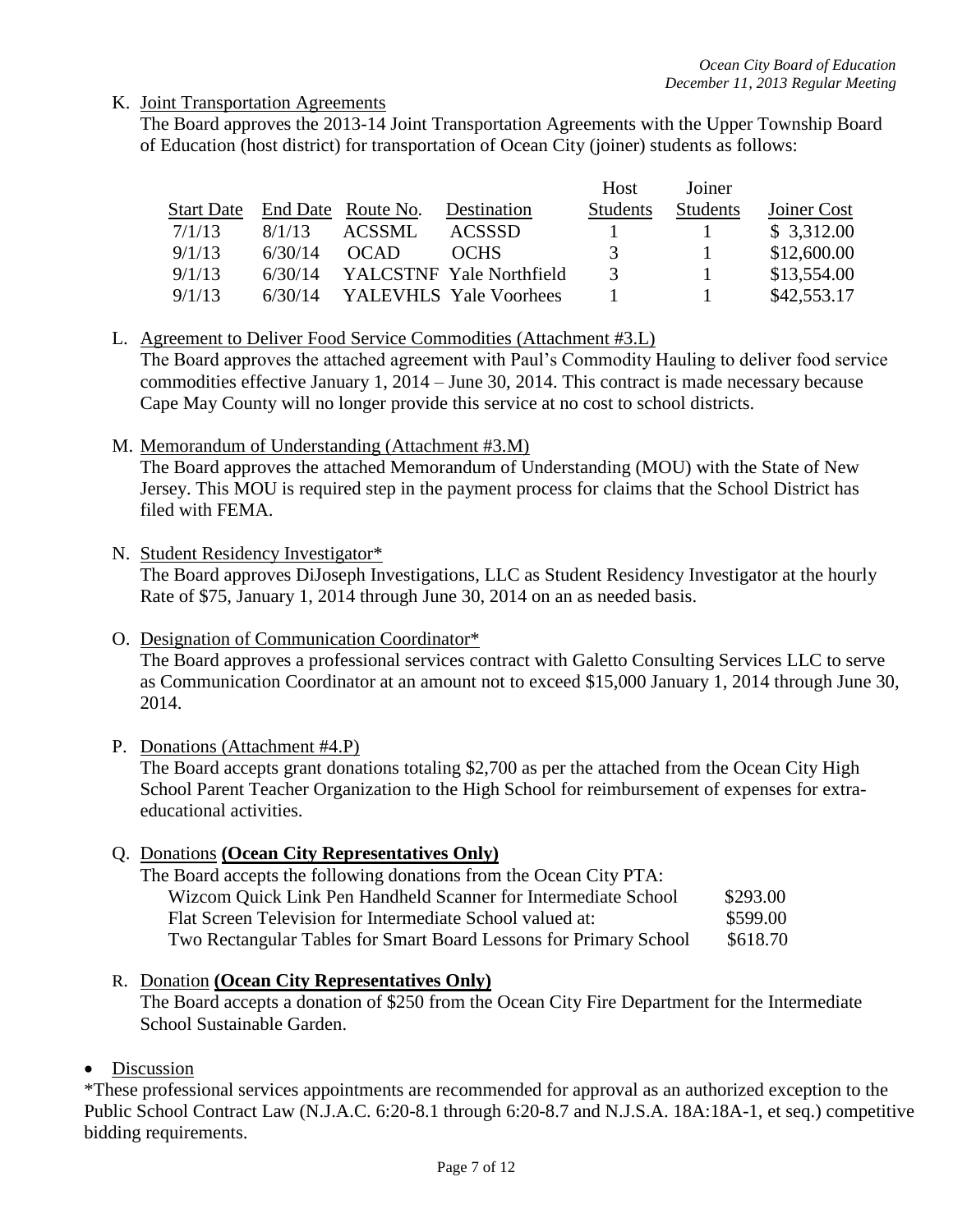## **4. Personnel**

- A. Memorandum of Understanding (Attachment #4.A) roll call vote
	- The Board ratifies the memorandum of understanding between the Ocean City Board of Education and the Ocean City Educational Support Staff Association, effective July 1, 2012 through June 30, 2015. Said agreement has been ratified by the OCESSA on *date to be provided* (*tentatively scheduled for December 10, 2013).*
- B. District and High School Supportive Staff 2012-13 Salaries (Attachment #4.B) roll call vote The Board ratifies the attached District and High School Supportive Staff retroactive salaries for the 2012-13 school year (pending ratification of Memorandum of Understanding).
- C. District and High School Supportive Staff 2013-14 Salaries (Attachment #4.C) roll call vote The Board ratifies the attached District and High School Supportive Staff retroactive salaries for the 2013-14 school year (pending ratification of Memorandum of Understanding).
- D. Substitutes (Attachment #4.D) roll call vote The Board approves the attached, criminal history approved/HIB trained substitutes, for the 2013-14 school year.
- E. High School Coaches, Volunteers and Stipends\* (Attachment #4.E) roll call vote The Board approves the attached High School coaches, volunteers, and stipends for the 2013-14 school year.
- F. Certificated Staff Retirement roll call vote

The Board accepts with deep regret the following certificated staff retirements: Mary Maguire, High School Family and Consumer Science Teacher/Teacher of Students with Disabilities, effective as of July 1, 2014.

Catherine Simonini, High School Family and Consumer Science Teacher, effective as of July 1, 2014.

G. District Clinical Practicum Placement – roll call vote

The Board approves the following District graduate level practicum placement for spring 2014: Richard Stockton College of New Jersey Name: Timothy Adamcik Placement: Laurie Casteen, Speech Language Specialist

- H. Revised Leave of Absence High School Supportive Staff (Attachment #4.H) roll call vote The Board approves employee #2763, a revised unpaid FMLA leave of absence, effective  $\frac{1}{2}$  day on November 4, 2013 through January 1, 2014, with an expected return date of January 2, 2014.
- I. Revised Job Description (Attachment #4.I) roll call vote The Board approves the attached revised Head Custodian job description.

\*pending negotiations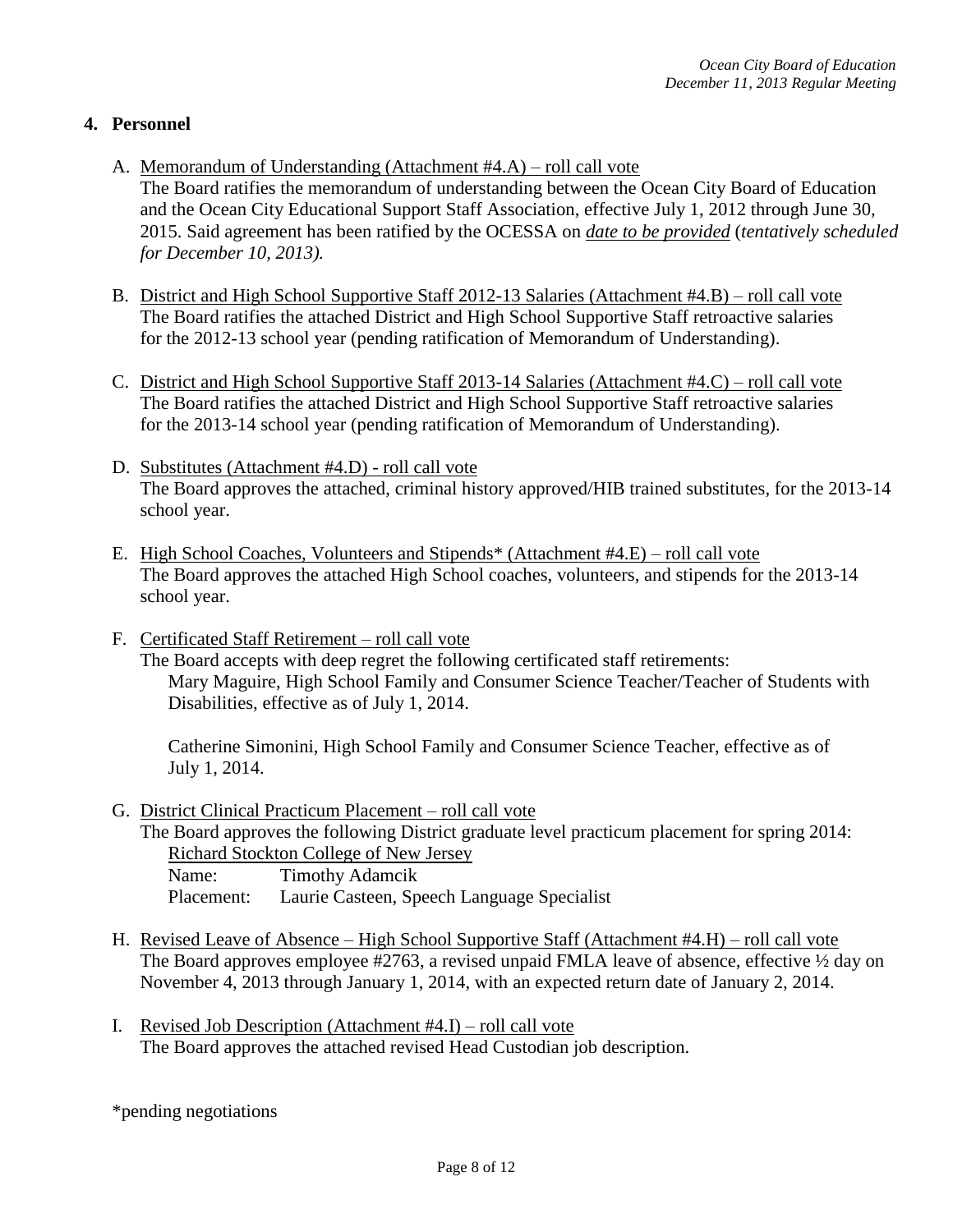- J. New Employment High School Non-Affiliated Staff roll call vote The Board approves Name to be provided Hubert Snyder, Jr., High School Head Custodian, effective January 2, 2014 through June 30, 2014 at a salary of \$70,000 (pro-rated)*.*
- K. Interim Teacher High School Certificated Staff roll call vote The Board approves *Name to be provided*, interim High School Teacher of Health and Physical Education Teacher, effective January 2, 2014 through June 30, 2014, at \$47,777 (pro-rated), BA, step 1.
- L. Interim Teacher High School Certificated Staff roll call vote The Board approves Julie Felice, interim High School Teacher of English, effective January 2, 2014 through June 30, 2014, at \$47,777 (pro-rated), BA, step 1.
- M. Interim Teacher Intermediate School Certificated Staff roll call vote **(Ocean City Representatives Only)**

The Board approves Karyn Daily, interim Intermediate School Teacher Spanish, effective January 2, 2014 through June 30, 2014, at \$47,777 (pro-rated), BA, step 1.

- N. Primary and Intermediate Schools' School Supportive Staff 2012-13 Salaries (Attachment #4.N) – roll call vote **(Ocean City Representatives Only)** The Board ratifies the attached Primary and Intermediate Schools' Supportive Staff retroactive salaries for the 2012-13 school year (pending ratification of Memorandum of Understanding).
- O. Primary and Intermediate Schools' School Supportive Staff 2013-14 Salaries (Attachment #4.O) – roll call vote **(Ocean City Representatives Only)** The Board ratifies the attached Primary and Intermediate Schools' Supportive Staff retroactive salaries for the 2013-14 school year (pending ratification of Memorandum of Understanding) .
- P. Intermediate School Coaches and Stipends\* (Attachment #4.P) roll call vote **(Ocean City Representatives Only)**

The Board approves the attached Intermediate School coaches and stipends for the 2013-14 school year.

- Q. Intermediate School After-School Tutoring Program Teachers and Substitutes (Attachment #4.Q) – roll call vote **(Ocean City Representatives Only)** The Board approves the attached Intermediate School After-School Tutoring Program teachers and substitutes at a stipend of \$30 per hour, total program not to exceed \$4,500.
- R. Leave of Absence Primary School Certificated Staff (Attachment #4.R) roll call vote **(Ocean City Representatives Only)**

The Board ratifies employee #1222, a paid leave of absence, effective October 21, 2013 through November 26, 2013.

\*pending negotiations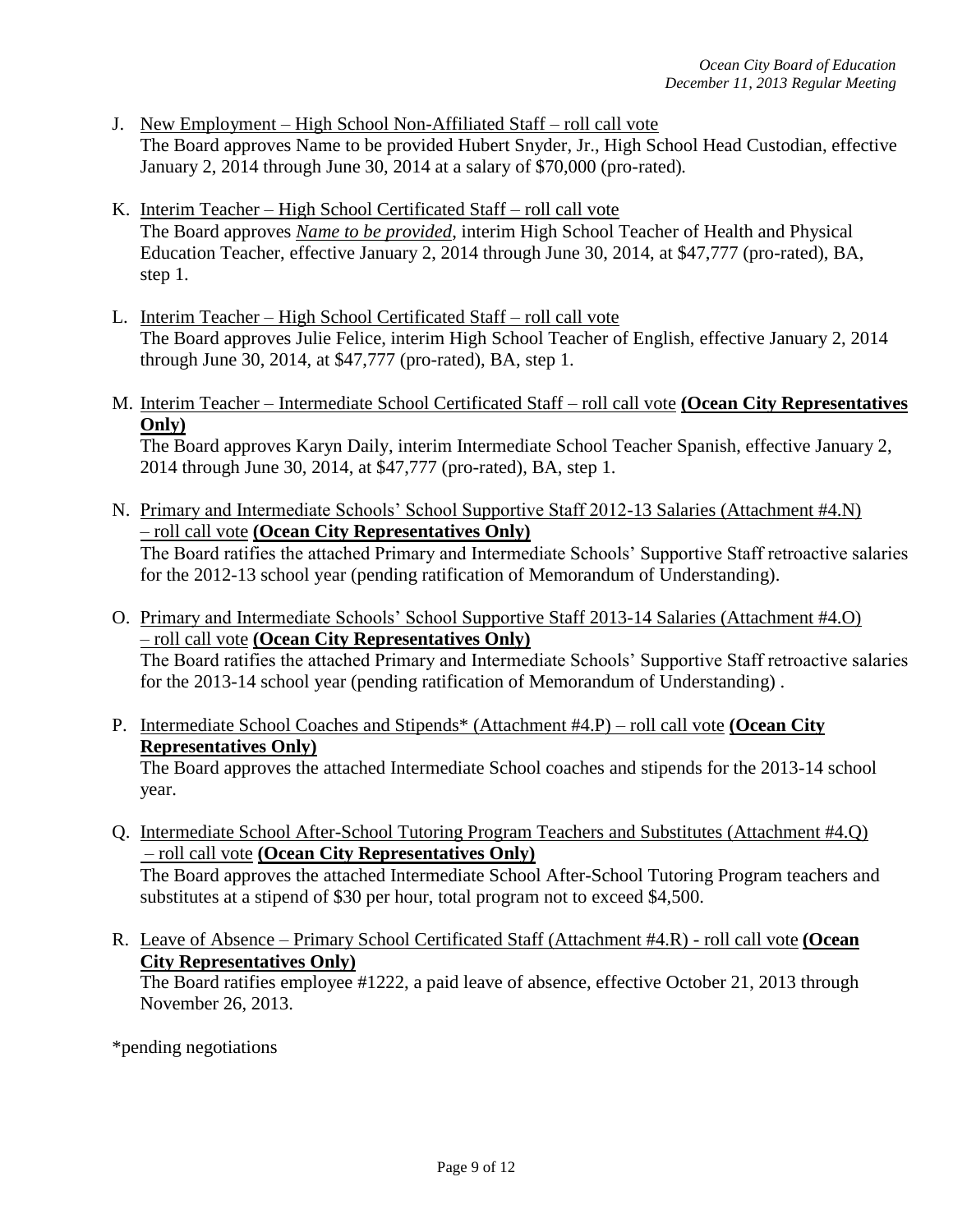S. Primary School EASE Before-School Program Teachers – roll call vote **(Ocean City Representatives Only)**

The Board approves Mary Kathryn Zeigenfus, Primary School EASE Before-School Program substitute teacher, at a stipend of \$30 per hour when needed.

T. Certificated Staff Retirement – roll call vote **(Ocean City Representatives Only)**

The Board accepts with deep regret the following certificated staff retirements: Thomas Gahr, Intermediate School Health and Physical Education Teacher, effective as of July 1, 2014.

Linda Spengler, Intermediate School Family and Consumer Science Teacher/Teacher of Students with Disabilities, effective as of July 1, 2014.

- Discussion
- Negotiations Committee Report Mr. Joseph Clark, Chairperson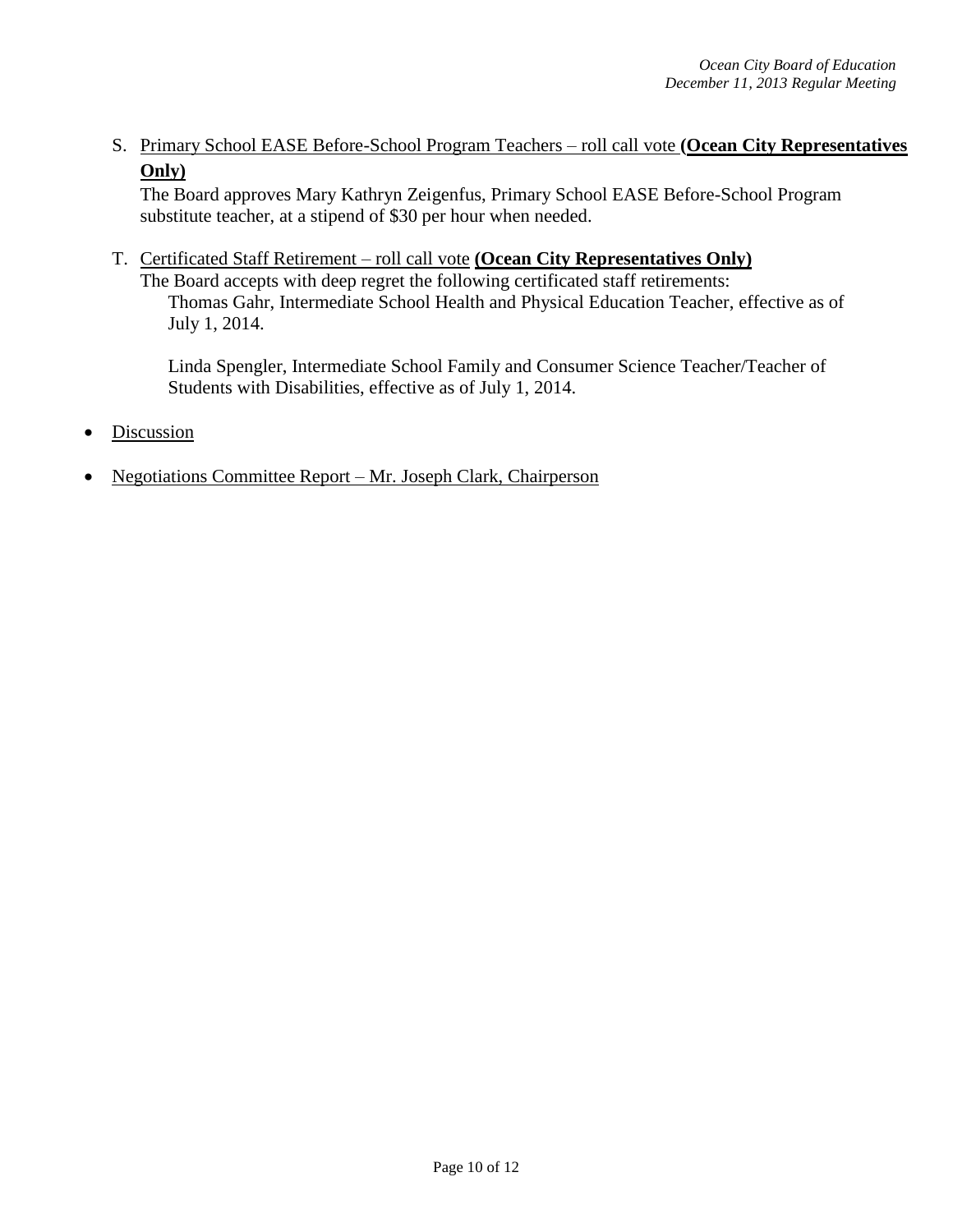# **5. POLICY**

- A. Policy 1st Reading (Attachment #5.A) The Board approves the following replacement, addition and or deletion to the Board Policy and/or Regulation Manuals.
	- Revised Policy 3144 Certification of Tenure Charges
- Discussion
- Policy Committee Report Mrs. Tiffany Prettyman, Chairperson